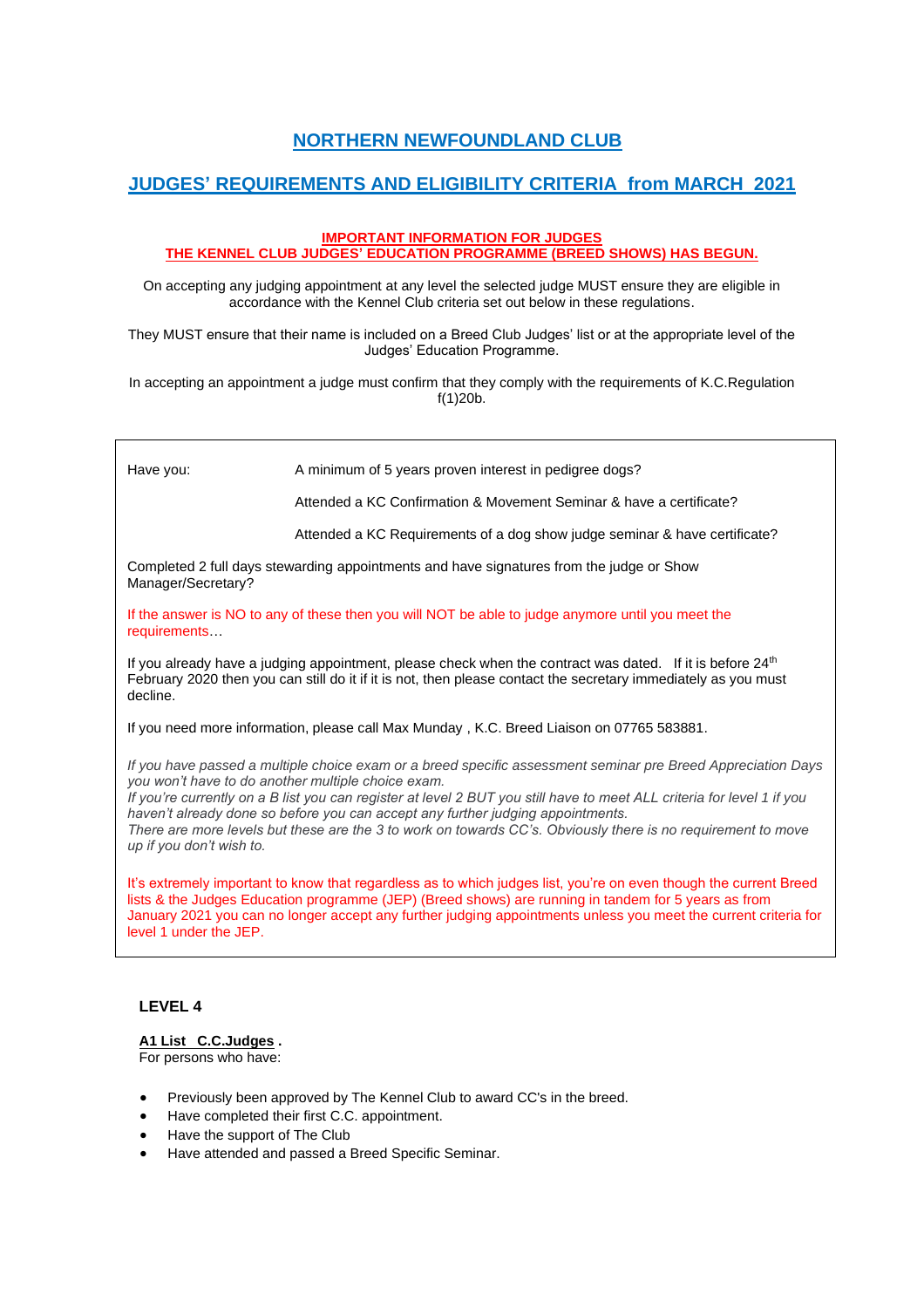### **A2 List.**

For persons who:

- Fulfil all the requirements for the "A3" List.
- Who have been assessed in accordance with K.C Requirements and accepted by The K.C. for inclusion on an "A2" List.
- Have the support of The Club.

#### **LEVEL 3 (A3) Breed specialists.**

#### **Requirements.**

- Undergone minimum of three mentoring sessions with a minimum of 12 months between first and third session
- Be observed judging a breed club show, breed supported entry show or championship show without CCs
- Completed 12 full-day stewarding appointments (onetime qualification) over a minimum Three-year period.
- Have owned/bred a minimum of three dogs when they obtained their first entry in The Kennel Club Stud Book – save for exceptional circumstances (one-time qualification for first breed in which a judge awards CCs)
- Have achieved the relevant hands-on experience in line with the stated requirements for the relevant stud book band.
- Have a minimum of SEVEN years judging experience in the Breed.
- Have the support of The Club.
- To have judged the Breed at a minimum of EIGHTEEN Open Shows or Championship Shows without CC's with an adequate geographical spread.
- To have judged a minimum of FIFTY classes.
- To have judged a minimum of ONE HUNDRED AND TWENTY dogs.
- To have attended a seminar by a K.C. Accredited Trainer and passed the relevant examination on K.C. Regulations and Judging Procedures.
- To have attended both a Conformation and Movement seminar and passed the "Hands on Assessment" by a K.C. Accredited Trainer.
- To have attended at least ONE Breed Specific Seminar run in accordance with the relevant K.C. Code of Practice and passed an examination and/or assessment where applicable.

#### Grandfathering' applications.

From 1 January 2021 eligible judges may submit an application form for consideration to be pre- approved to award Challenge Certificates.

Candidates can self-nominate provided they are included on at least one breed club/council A3 list and/or have a pre-existing JDP credit pass for the relevant breed. Each judge must also meet all The Kennel Club's mandatory requirements for approval to award CCs.

It should be noted that all applications made using the grandfathering system are still subject to approval by the judges committee and The Kennel Club Board. Judges are only able to make one submission per breed, group or Best in Show and there will be no appeal process available. Therefore, judges should ensure they meet the required criteria before making an application.

Those judges wishing to complete a hard copy of the form or to grandfather for groups and Best in Show are asked to complete the relevant questionnaire and submit via our online form.

#### **LEVEL 3 A3 (Non-Breed Specialists)**

#### **Requirements.**

- • Have a minimum of SEVEN years judging experience in any one Breed (to include FIVE years in this Breed)
- Have the support of the Club.
- To have Judged the Breed at a minimum of EIGHTEEN Open Shows or Championship Shows without CC's with an adequate geographical spread.
- To have judged a minimum of FIFTY classes in this breed.
- To have judged a minimum of ONE HUNDRED AND TWENTY dogs of this Breed.
- To have awarded CC's in at least one other Breed.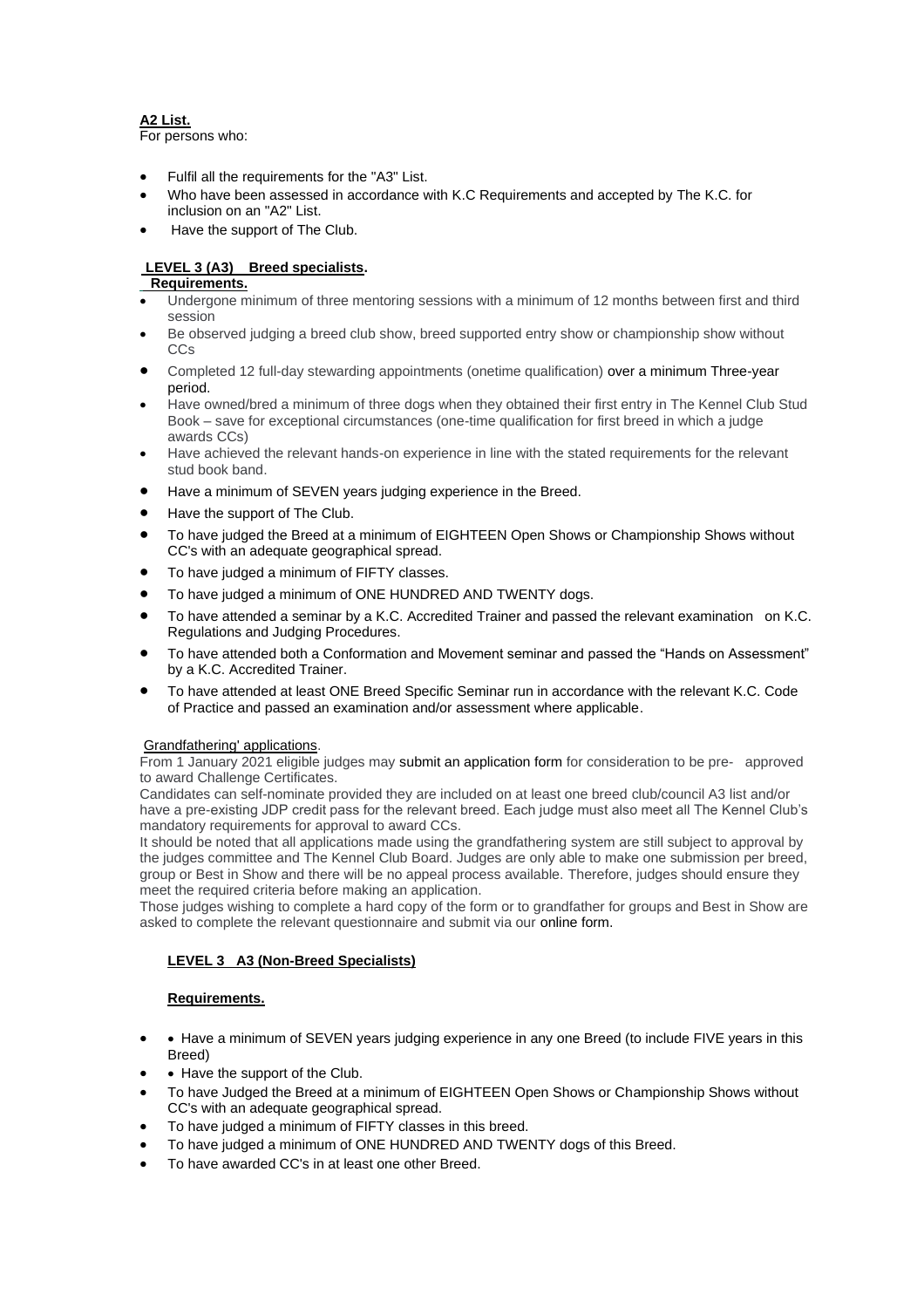- To have attended a seminar given by a K C Accredited Trainer, and passed the relevant examination on K C Regulations and Judging Procedures.
- To have attended at both a Confirmation and Movement seminar and passed the "Hands on Assessment" given by a K C Accredited Trainer.
- To have attended at least ONE Breed Specific Judging seminar run in accordance with the relevant K C Code of Practice and passed an examination and/or assessment where applicable. To have Bred and/or owned a minimum of THREE dogs of any Breed when they have obtained their first entry in the Kennel Club Stud Book. (Save in exceptional circumstances).
- To have stewarded at TWELVE shows over a minimum THREE year period.

## **LEVEL 2 (B LIST)**

# **Requirements to meet this level**

**Breed Specialist :** 

- Take and pass Requirements of a dog show judge examination.
- Pass points of a dog assessment.
- Attend a Breed Judging appreciation day (BAD) and pass a multiple-choice examination (MCE) for Newfoundlands..
- View ring stewarding seminar and take online quiz.
- Complete critique writing seminar and take online quiz.
- FIVE years' experience owning and exhibiting in this Breed.
- Have the support of The Club.
- To have judged FIFTEEN classes of this breed at Open or Championship Shows without CC`s.
- To have judged a minimum of THIRTY dogs of this Breed.
- To have completed THREE stewarding appointments.

### **B List (Non-Breed Specialists)**

- Take and pass Requirements of a dog show judge examination.
- Pass points of a dog assessment.
- Attend a Breed Judges appreciation day (BAD) and pass a multiple-choice examination (MCE) for Newfoundlands.
- View ring stewarding seminar and take online quiz.
- Complete critique writing seminar and take online quiz.
- A minimum of FIVE years judging experience in any one Breed.
- Have The support of the Club.
- To have judged FIFTEEN classes of this breed at Open or Championship Shows without CC`s
- To have judged a minimum of THIRTY dogs of this Breed.
- To have completed THREE stewarding appointments.

## **Level 1 (C List) Breed specialists**.

#### **Requirements to meet this level:**

- Minimum of five years proven interest in pedigree dogs.
- Have an interest in the breed.
- Must have owned Newfoundlands for a minimum of THREE years.
- Have the support of the Club.
- Attend a Requirements of a dog show judge seminar (but not mandatory to take and pass examination)
- Attend a conformation and movement seminar
- Complete a minimum of two full-day stewarding appointments

## **Level 1 . C List (Non Breed Specialists)**

- Minimum of five years proven interest in pedigree dogs.
- Must have owned a Kennel Club registered Breed for a minimum of THREE years.
- Have an interest in Newfoundlands..
- Have the support of the Club.